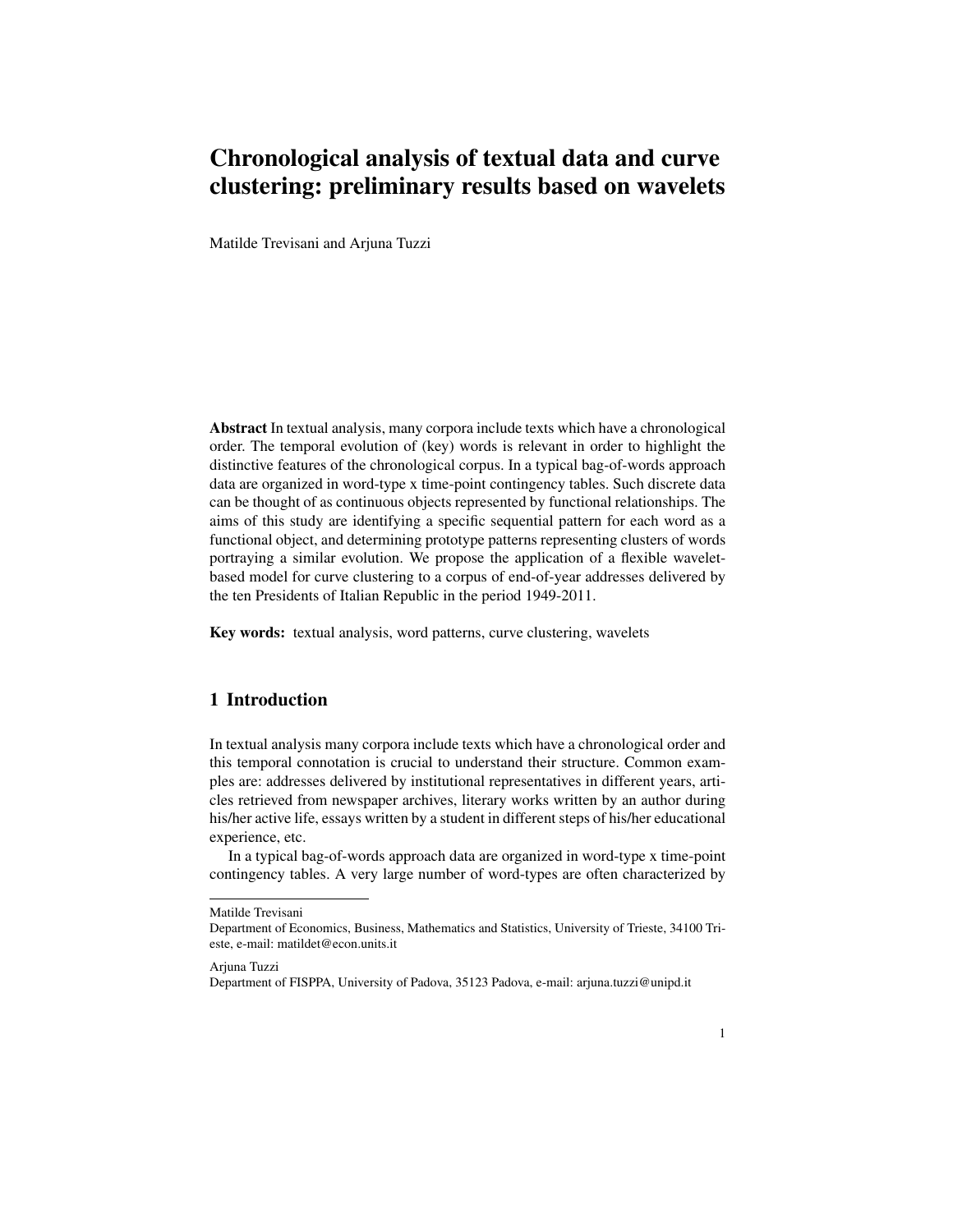a relatively low number of time occurrences, and, moreover, are sparsely spaced over time. In the context of chronological corpora sparsity is represented by a large number of zeros for most of the time interval length; these zero-cells are due to the large number of word-types with low number of corresponding word-tokens (intrinsic feature of textual data known as large p small n problem) as well as to the size of time-point subcorpora (the richness of information is highly variable across time in terms of different number of documents and of word-tokens therein).

Such discrete data can be thought of as continuous objects represented by functional observations [6]. Object of this study is twofold: to identify a specific sequential pattern for each word as a functional object; to partition these curves (word patterns) into homogeneous clusters [3] . To this aim we illustrate a flexible waveletbased model with specific reference to political and institutional texts.

### 2 Corpus

The chronological corpus includes 63 end-of-year messages (1949-2011) of ten Presidents of the Italian Republic. The messages are available on the institutional website of the presidential office but a manual correction of the official versions was necessary to obtain the texts actually delivered by the Presidents and improve corpus homogeneity. Moreover, the lemmatization of the corpus allowed a part-ofspeech analysis. The number of word-tokens (the size of the corpus in terms of occurrences, i.e. observations) is 104152; the number of lemma-types (the size of the corpus in terms of different words, i.e. categories of the observations) is 6352.

The size of the addresses in terms of word-tokens (Figure 1) shows an increasing trend over time between two extremes: Einaudi for his conciseness and Scalfaro for his loquacity. In order to enhance the comparability of the shorter addresses we aggregated consecutive addresses when their length was lower than a threshold set to 600 word-tokens (Einaudi 1949-1951,1952-1954; Gronchi 1955-1956; Saragat 1964- 1965; Leone 1971-1972; Cossiga 1990-1991). In this application only the 535 names (lemma-types with frequency higher than 10 in the corpus) have been considered and the frequencies in the addresses are expressed as rates per 1000 word-tokens.

#### 3 Curve clustering and wavelets

In this study we focus on methods for model-based curve clustering in presence of individual variability. Curve clustering has longly been studied using splines, however they are not appropriate when dealing with high-dimensional data and cannot be used to model irregular curves such as peak-like data. On the contrary, wavelet representation can accomodate a wider range of functional shapes and proves more flexible than splines. In our case the temporal pattern of the frequencies of names shows peaks and irregularities (spot curve). For instance, the absence of a name in a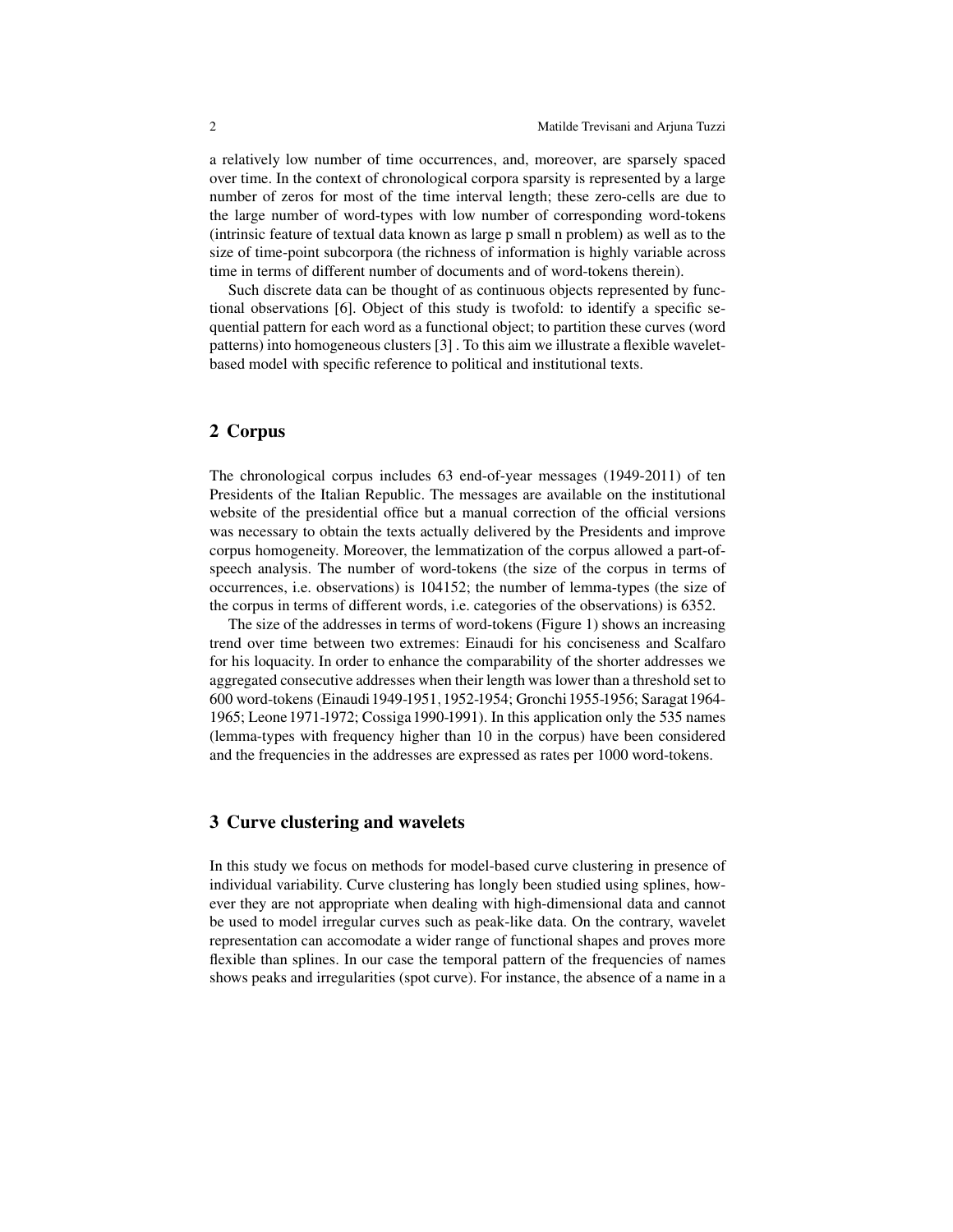Chronological analysis of textual data 3



Fig. 1 Length of end-of-year addresses: number of word-tokens.

message (time-point) originates a zero-peak (sparsity) as well as its high frequency in another message produces a high-peak. Moreover, data are high-dimensional which is a common feature of chronological corpora. Hence, a method based on a wavelet decomposition seems to be more suitable [5].

In our work we obtain preliminary results by suitably fitting a functional clustering mixed model (FCMM) in the wavelet domain. The model resumes to a linear mixed-effects model that can be used for a model-based clustering algorithm. More formally, let  $Y_i(t)$  be the individual curve of name *i*, from 1 to *n*, observed at equally spaced time points  $t_1, \ldots, t_M$ , and suppose that individuals are spread among *L* unknown clusters of prior size  $\pi_l$ , with *l* from 1 to *L*. Then, a FCMM takes the form

$$
Y_i(t) = \mu_i(t) + U_i(t) + E_i(t)
$$
 (1)

where  $\mu_l(t)$  is the principal functional fixed effect that characterizes cluster *l* and  $U_i(t)$  is a random function that is introduced for handling inter-individual random deviation and modelled as centered Gaussian process independent from  $E_i(t)$ , a random measurement error. Once defined in the functional domain, a classical approach for dealing with infinite-dimensional clustering problems is the filtering method which consists in projecting each curve onto a finite-dimensional functional basis. For the foregoing arguments, we adopt a wavelet representation which, in practice, is obtained by a discrete wavelet transform that converts the linear mixed effect model into the wavelet coefficients domain. Furthermore, this class of FCMMs allows random effect variance to vary over wavelet positions and/or groups. For estimation we resort to the EM-algorithm for maximum likelihood estimation provided by the recently developed R package curvclust [4] which is dedicated to model-based curve clustering and was originally thought for microarray-type data.

Two criteria for model selection have been used: the Bayesian Information Criterion (BIC) and an Integrated Classification Likelihood criterion (ICL) [1], which has proved to perform better than BIC both for choosing a mixture model and a relevant number of clusters. Both criteria select a FCMM with group-specific random effect variance. Vice versa, the directions for selecting the optimal number of clusters seem less clear-cut. In this work, for ease of interpretation, we illustrate the